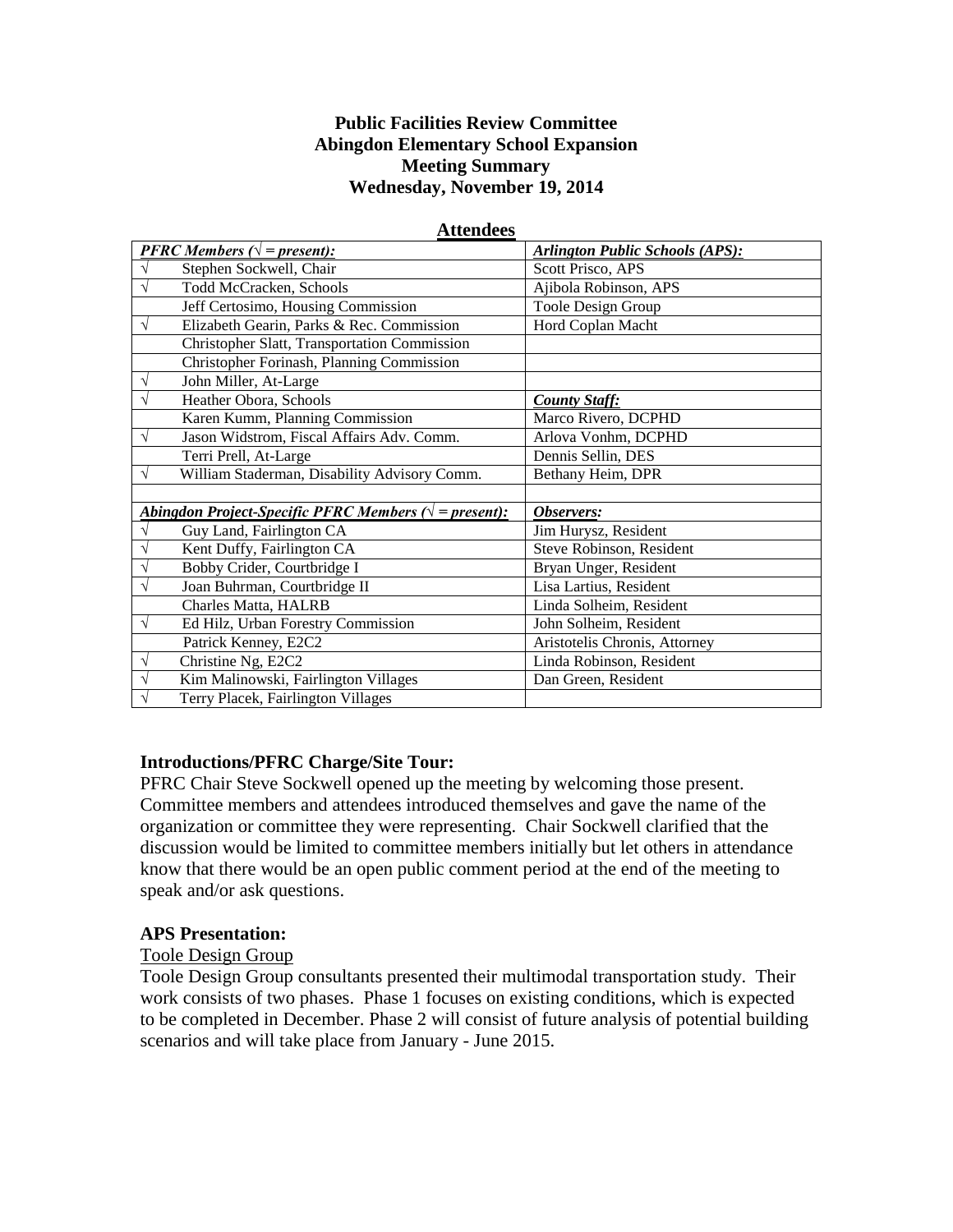### **HCM**

Hord Coplan Macht (HCM) team members provided project updates, including an overview of the most recent BLPC meetings as well as the proposed meeting schedule over the next several months. HCM presented the final results of the archaeological study and community feedback, both positive and negative, from the four design concepts discussed at the last meeting. APS staff mentioned that they were pursuing the possibility of using the lot next to the tennis courts as a way to reduce the number of parking spaces provided onsite.

## APS

APS staff discussed recent meetings held with residents from the Courtbridge and Fairlington residential communities. Staff summarized their feedback on the design concepts as well, many of which were similar to those heard at BLPC and PFRC. Other concerns raised included how to manage construction and the lack of utilization and awareness of Ft. Reynolds Park as a public facility.

### **PFRC Questions/Concerns:**

### *Transit/Multimodal Study*

- School drop-offs are also occurring on  $30<sup>th</sup>$  Road, which is not captured in the consultant's analysis. Similarly, please also consider delays on Woodrow Street.
	- o Toole may go back and review staff surveys to determine what streets they are parking on.
- Does APS provide transit benefits or incentives to staff?
	- o Yes, there is a pre-tax benefit although it is not promoted well among the school staff. Many people don't know about it.
- Have you performed origin studies for APS staff?
	- o Not yet, we only have self-reported survey data and ZIP code data. We do know that APS teachers are more likely to live in Arlington than most other employees in Arlington. Also, there will be some staff turnover each year, so the data is going to be valid for only a short period of time.
- Did you perform speed and volume measurements?
	- o Yes. The amount of delay in the vicinity of the school is minimal, under ten seconds. We did not note significant incidents of speeding. However, we noted that during the morning drop-off period, average speeds are at 26 mph, while the speed limit changes to 20 mph during school arrival and dismissal periods.
- Is it appropriate to conduct observations during the winter months, when more people are likely to drive?
	- o We rely mainly on data taken during the fall but will come back to do at least one more set of observations. In addition, observations are done on inclement weather days to mimic behavior you might see in winter.
- Did you observe any poor behavior?
	- o Very little. We observed a few rolling stops, but no really egregious driver behavior. A few minor issues were observed on  $S$ .  $29<sup>th</sup>$  St. We did also observe some pedestrians crossing mid-block.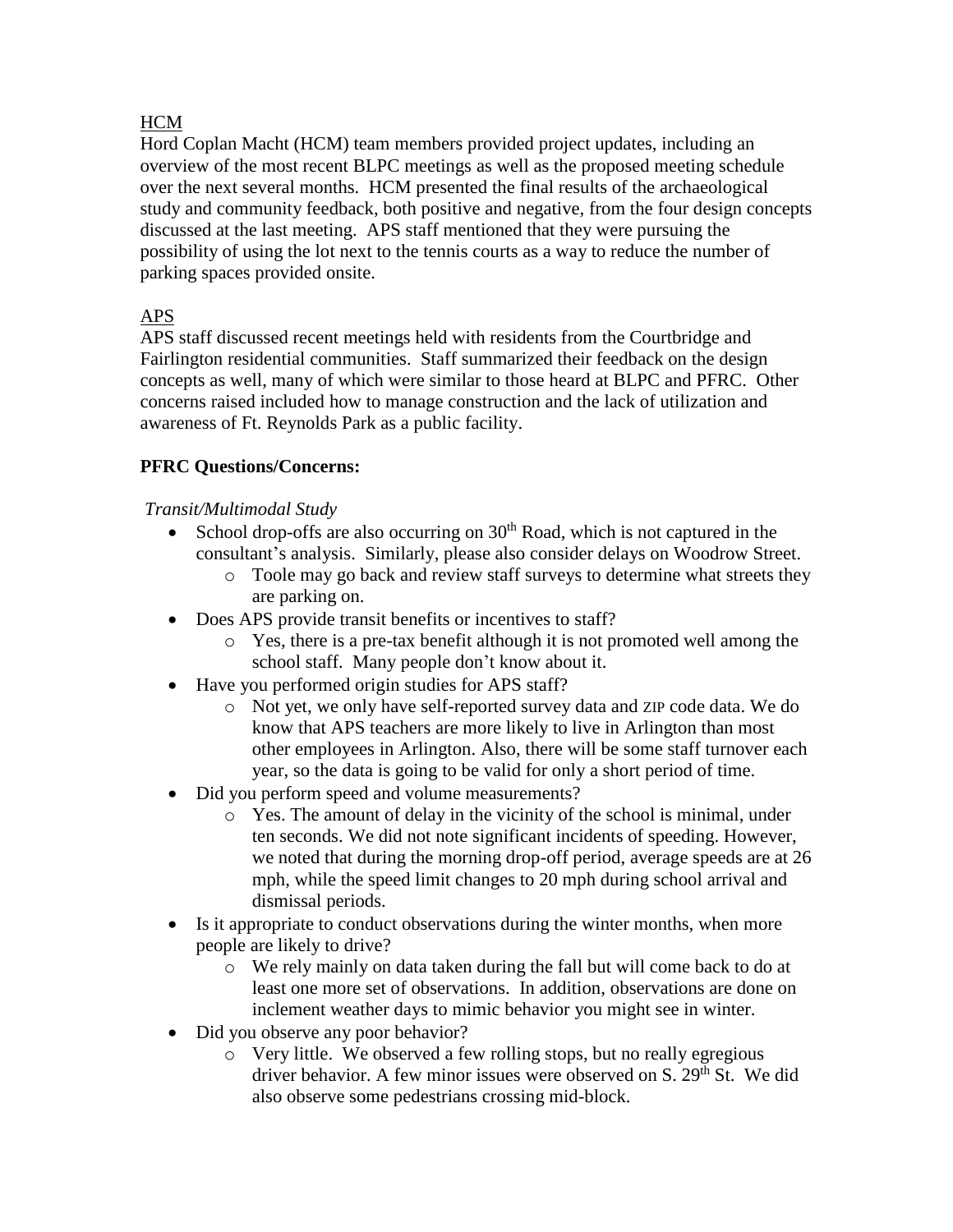- Since you said that 91% of teachers and staff drive alone to the school, what is the mix of incentives that would get more of them to switch modes?
	- o We believe that this school would be a good candidate for more carpooling.
	- $\circ$  While the existing bus stop is not far (on 31<sup>st</sup> street), we would have to look at the route it serves.
- For the second phase of the analysis, which scenarios are you going to study?
	- o This hasn't been determined yet, they are all still very conceptual at this point.
- Does the mode share analysis take into consideration the potential future boundary changes for the school?
	- o Yes.

### *Parking & Circulation*

- Fairlington Village maintenance vehicles are taking up parking spaces on  $29<sup>th</sup>$ Street, which impacts the availability of on-street parking.
	- o That may be true, but there is always going to be some condition that renders one or a few on-street parking spaces unavailable, which is why we consider on-street parking to be "full" when 80% of spaces are occupied.
- Did staff express concerns regarding parking?
	- o Yes, staff did complain about both the number and size of the existing parking spaces.
- Consider "going up" for parking instead of spreading it out over the site. You might also consider putting a building over part of the parking lot to limit additional impervious surface area.
	- o We have 85-90 staff and teachers now, and that number will grow with the expansion. We hope to obtain permission for a reduction in the amount of required parking on site.
- Concern expressed about the appearance of an above ground garage as well as the potential for crime and lighting required.
- Can you consider tandem parking as a possible solution?
	- o We will look at it.
- Looks like there is a trade-off between green space and parking, as evidenced by the 2- and 3-story designs. Concern about converting the sidewalk space (at the  $30<sup>th</sup>$  St. S. "paper street") into vehicular access.
	- o We are building for the long-term future of this school and must keep that in mind. We also are looking to provide a safer environment for all those who come to the school, and that means separating, to the extent possible, the various modes of travel.
- Is the paved areas that borders residential uses to the south side an option for a bus drop-off loop?
	- o It's too narrow for vehicular travel or for a fire emergency lane.
- What is driving the desire for secondary access?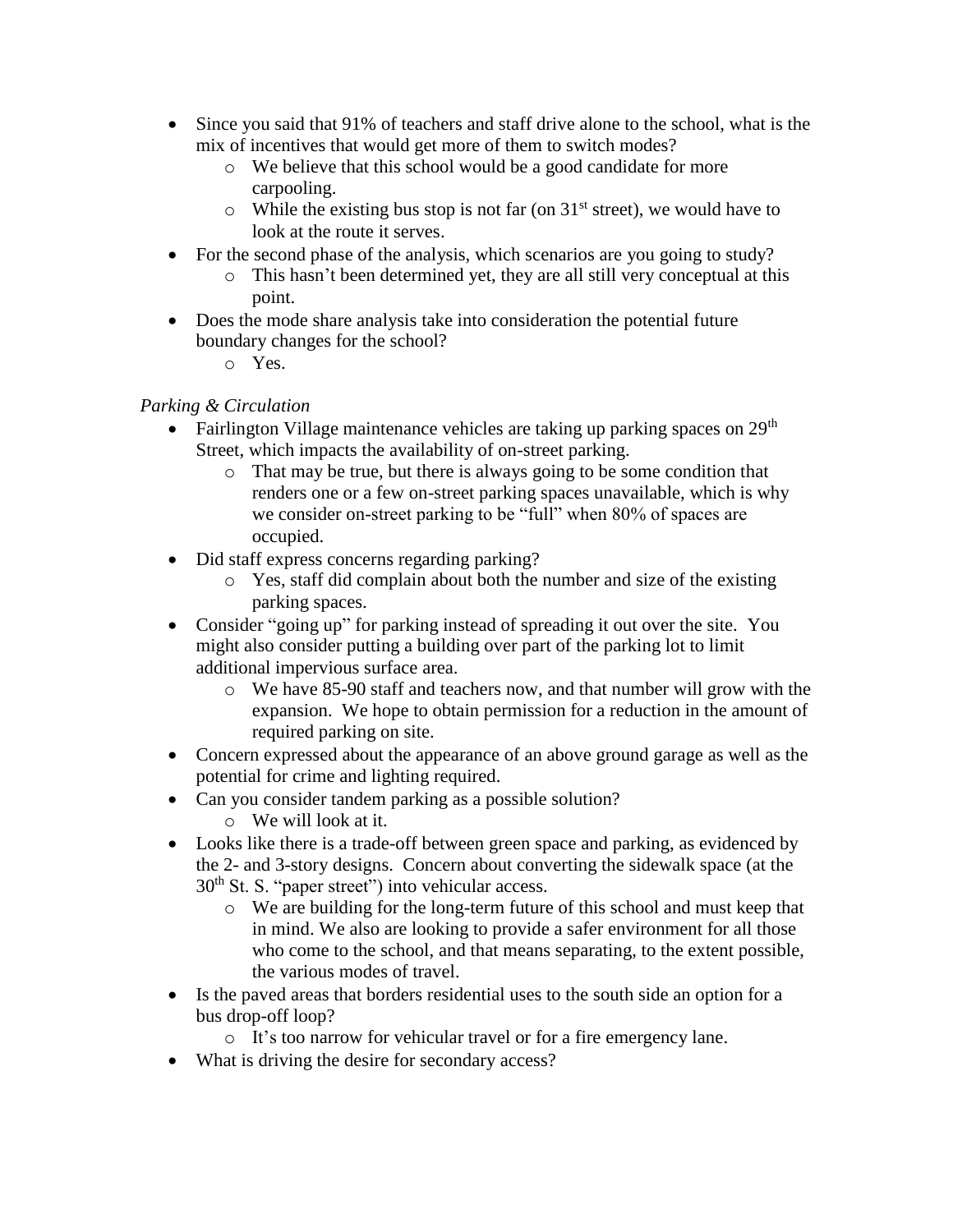- o This is mainly needed for emergency access and to help resolve the bottleneck created at 29<sup>th</sup> Street and Abingdon Road by having a single point of entry.
- o From a pure transportation safety standpoint, secondary access is not essential. But it is good for safety, as well as for the school's future needs.
- Residents want to protect the existing fields and are concerned about the visual impact of a taller and more massive school addition. We are willing to accept the trade-off of having teachers and staff parking on local streets if it allows the soccer field to be preserved.
- How would you change access to Courtbridge under these options?
	- o Courtbridge residents would always maintain access but the cul-de-sac would be removed.

# *Design Concepts*

- Is APS looking at a green space that the community can use?
	- o Yes, Parks staff is part of the discussion
- Is artificial turf being considered for the playing field?
	- o No, the plan is to refurbish it with natural grass. County Parks/Recreation staff present confirmed that we have no plans to install turf in this location.
- Are current play areas in the back preserved in all four options?
	- o No, they are not preserved in option B and might be impacted in option A.
- Can you put the expansion on the Trades Center side of the school?
	- o We have setback requirements along this property line (50'), per the Zoning Code. Staff will determine what the process would be for getting relief from this requirement but an appearance before the Board of Zoning Appeals is likely necessary.
- Please research the restrictions that might exist in the area owned by Dominion Power near 31<sup>st</sup> Street.
	- o We will find out by the next meeting
- Neighbors are concerned about drainage as this is already an issue in the community.
	- o There are much more stringent regulations now for the Chesapeake Bay watershed protection area, and we must now contain all of our storm water on our own site.
- Concern that if the field is absorbed into the play area for the school, it will be fenced and less accessible to the neighborhood.
- Have you performed soils tests to ensure that you can go as high as three stories? o Not yet.
- At BLPC, most of the building block studies ended up with 2-story buildings. o The team will still explore 2-story and 3-story options.

## **Public Comment:**

 Geology maps obtained from the County indicate the location of clay soils in this area, which are problematic. APS will have to test.